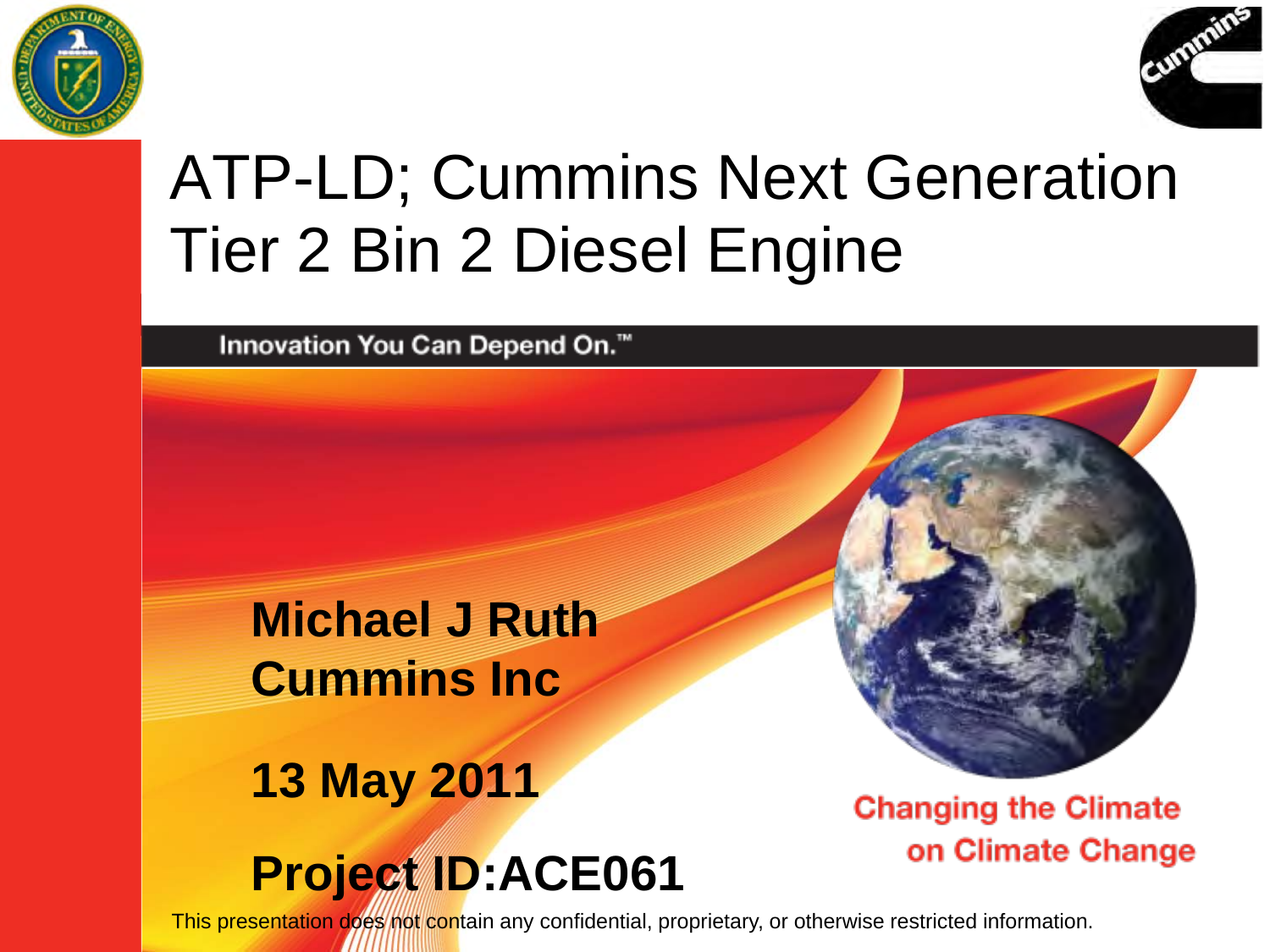



#### **Timeline**

Start: 10/1/2010 End: 9/31/2014

Complete: <10%

#### **Budget**

Total Project: \$15M DoE \$15M Cummins

Total Spend to date: \$0.5M DoE \$0.5M Cummins

#### **Barriers addressed**

High efficiency - 28 MPG CAFE in ½ ton pickup truck Low emission – Tier2 Bin2 Cost effective solution

#### **Partners**

Nissan Motors Light Truck NxtGen Emissions Solution Johnson-Matthey Inc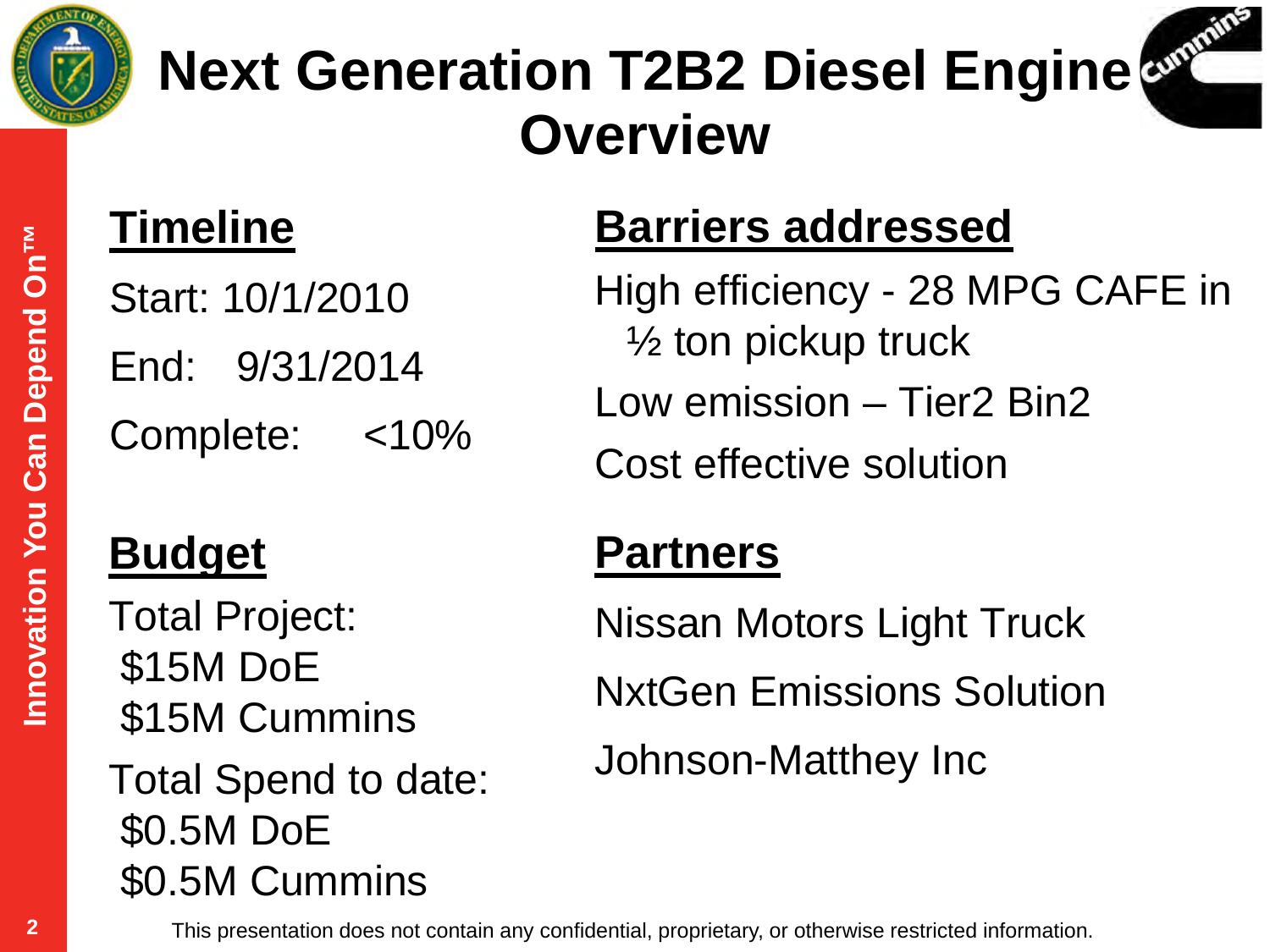



- **Engine design and development program to achieve:** 
	- 40% Fuel Economy improvement over current gasoline V8 powered half-ton pickup truck
	- Tailpipe requirements: US T2B2 new vehicle standards
- **FE** increase in light trucks and SUVs of 40% would reduce US oil consumption by 1.5M bbl/day
	- Lower oil imports and trade deficits
	- GHG emissions reduction of 0.5 MMT/day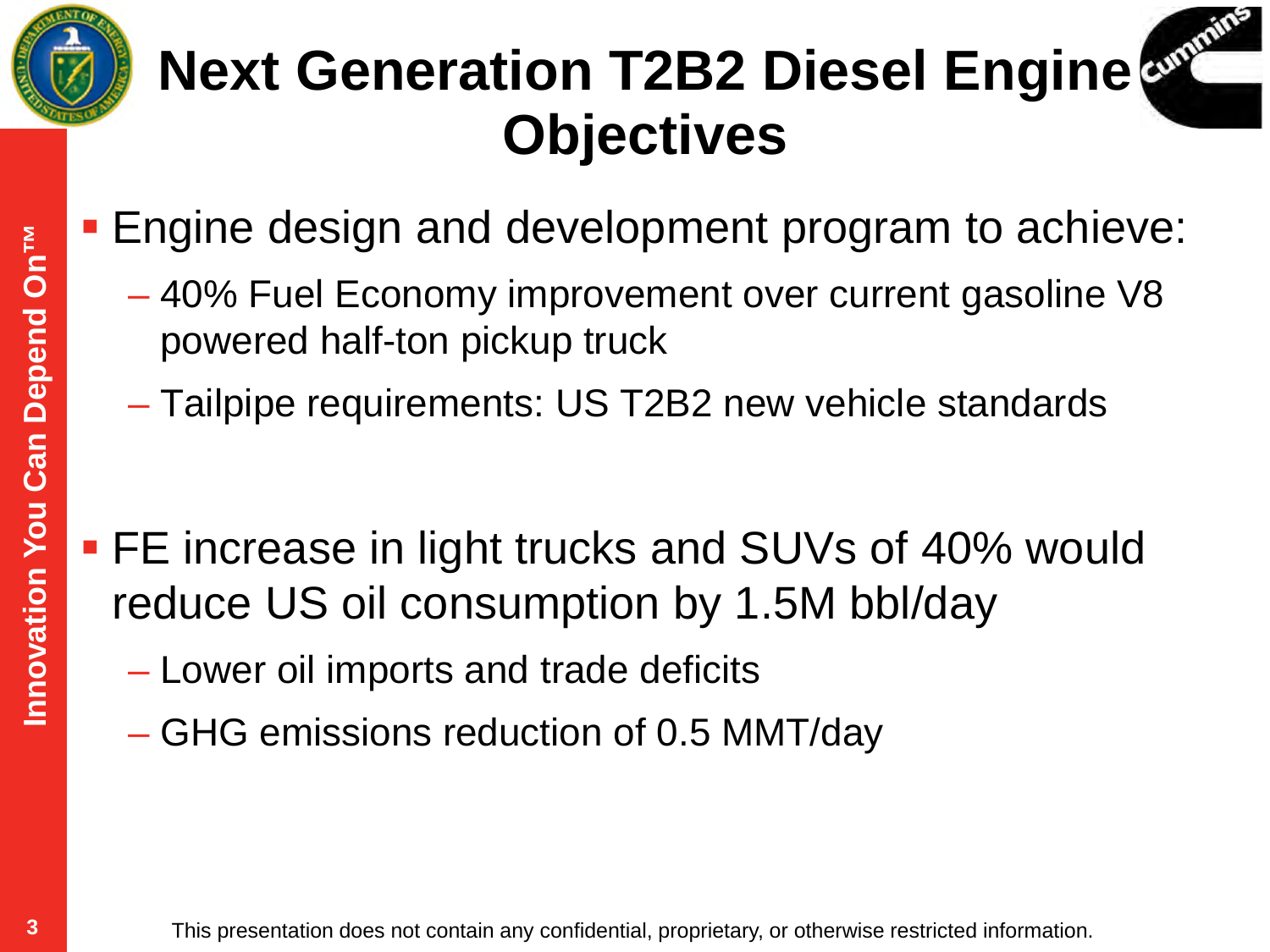



# **Next Generation T2B2 Diesel Engine Objectives**

|             | <b>Baseline</b> *<br>vehicle data | DoE Program<br>Target ** |                        |
|-------------|-----------------------------------|--------------------------|------------------------|
| $FTP-75$    | 15.6                              | 21.8                     | mpg                    |
| "city"      | 570                               | 462                      | $g/mi$ $CO2$           |
| <b>HFET</b> | 24.5                              | 34.3                     | mpg                    |
| "hi-way"    | 363                               | 292                      | g/mi CO <sub>2</sub>   |
| <b>CAFE</b> | 18.6                              | 26.0                     | mpg                    |
|             | 476                               | 385                      | $q/mi$ CO <sub>2</sub> |

\* Baseline data from 2010 EPA database for new vehicle certification for Nissan Titan 2WD at 5500 lb test weight

DoE program targets base on MPG values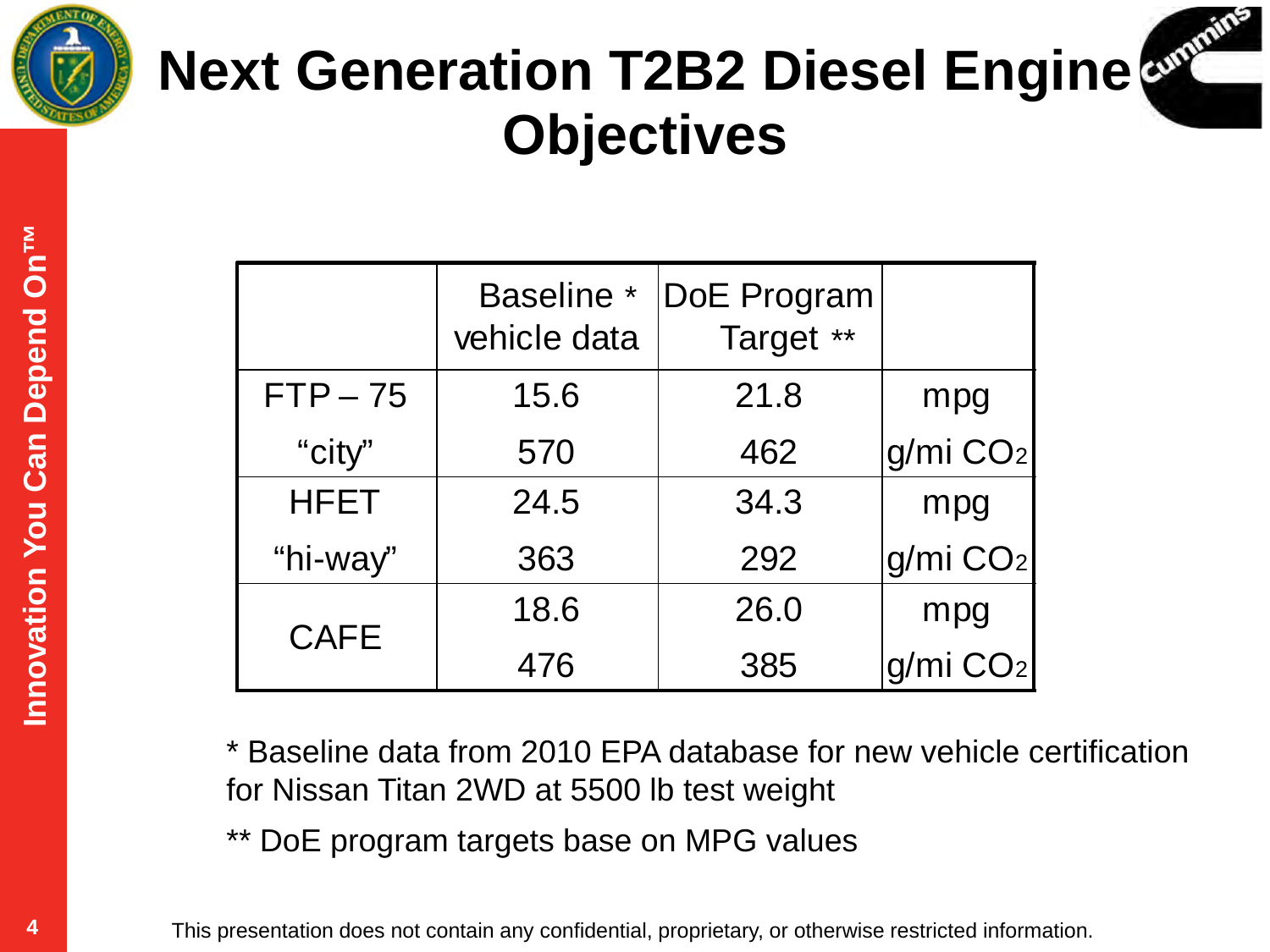

### **Milestones**



| NT NN                    |  |
|--------------------------|--|
|                          |  |
|                          |  |
|                          |  |
| <b>CONSTRUCTION</b><br>ļ |  |
|                          |  |
|                          |  |
|                          |  |
|                          |  |
|                          |  |
|                          |  |
| 5                        |  |

|                 | %<br>Complete | <b>2011 Milestones</b>                                                 |
|-----------------|---------------|------------------------------------------------------------------------|
| Dec 2010        | 100%          | Vehicle baseline testing - Fuel Economy, Emissions and<br>Performance  |
| Apr 2011        | 75%           | Engine baseline testing – Fuel Economy and Emissions                   |
| May 2011        | 40%           | A/T system model available for exercise                                |
| <b>Jun 2011</b> | 50%           | Readied for test, combustion mule engine                               |
| <b>Jul 2011</b> | 10%           | A/T system readied for test                                            |
| Sep 2011        | 50%           | Mule vehicle complete                                                  |
| Dec 2011        | 10%           | Major reviews complete for new engine design (long lead<br>time items) |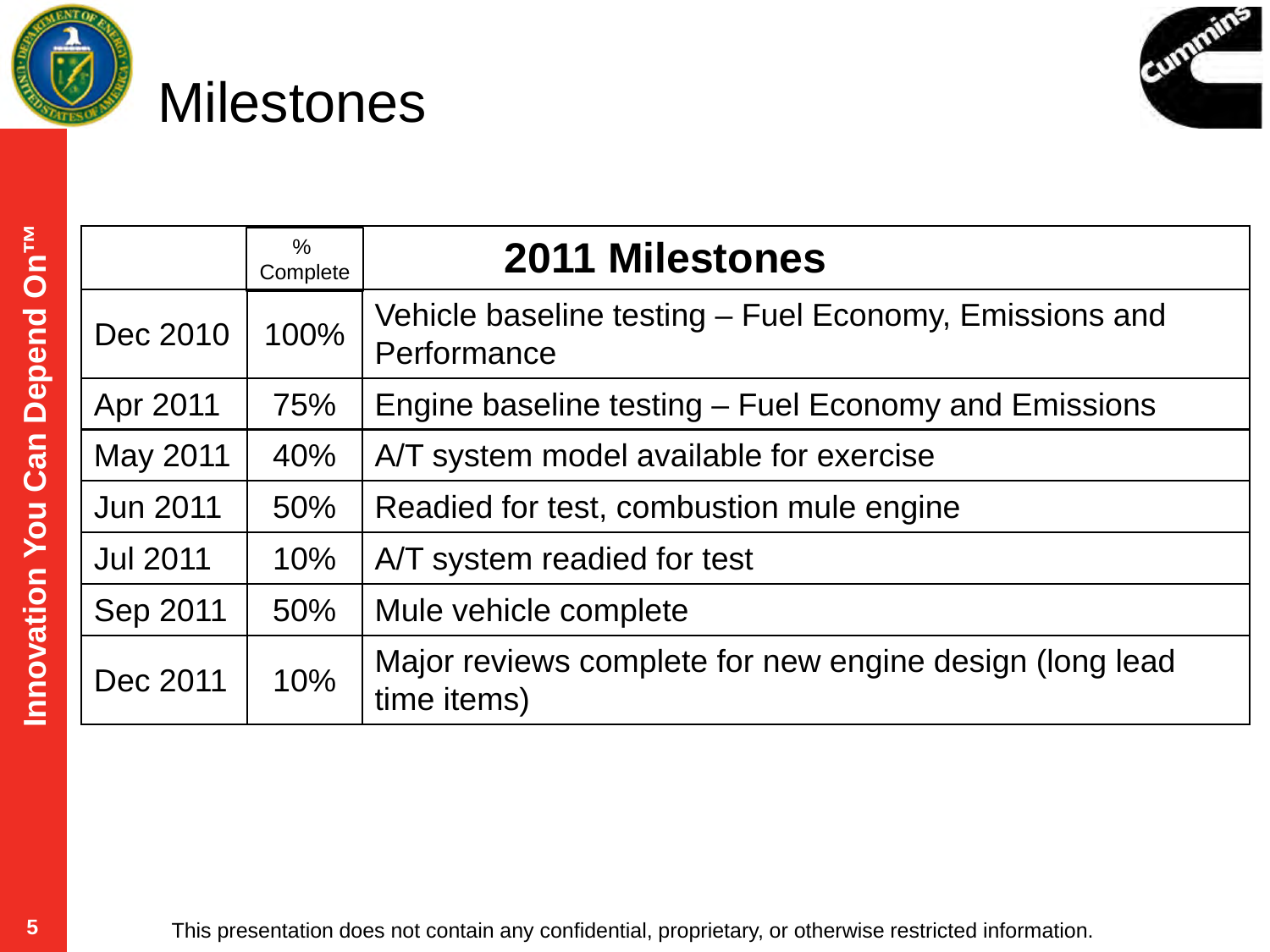

### Program Milestones



| 2012 - 2014     |                                                                                   |  |
|-----------------|-----------------------------------------------------------------------------------|--|
| Mar 2012        | Demonstration of LA-4 on engine dyno with Engine Out Emissions at<br>target level |  |
| <b>Jul 2012</b> | A/T system architecture is defined, include sensor plan and OBD plan              |  |
| Sep 2012        | New engine assembly complete                                                      |  |
| May 2013        | Demonstration of FTP on engine dyno at T2B5 tailpipe                              |  |
| Nov 2013        | New engine operational in vehicle with full A/T system                            |  |
| Dec 2013        | Demonstration of FTP on chassis at T2B5                                           |  |
| May 2014        | Demonstration of FTP on engine dyno at T2B2 tailpipe                              |  |
| Sept 2014       | Demonstration of FTP on chassis at T2B2                                           |  |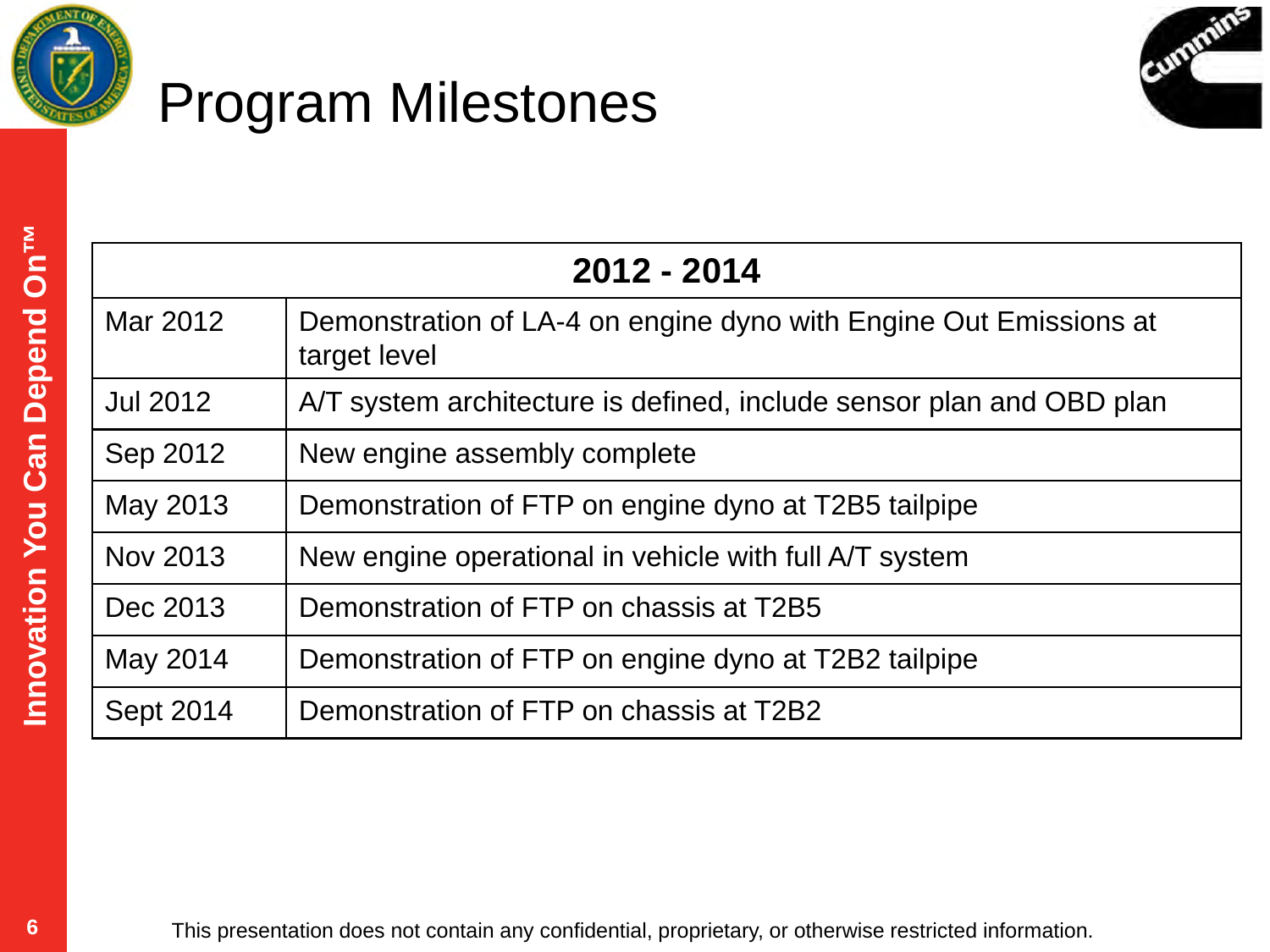

## Technical Approach – High Efficiency



- **Learning from LDECC program**
	- **High charge flow improves NOx/PM potential via extended PCCI operating range**
	- **High charge flow reduces energy available for A/T**
- **Appropriate sized engine** 
	- Displacement for power, thermal management, fuel economy
- **Reduce FE penalty due to emission controls** 
	- Low pressure EGR to reduce EGR pumping work
	- Fast exhaust warm up via design features
- **Diesel application weight control** 
	- Engine weight control via design features

 $\overline{7}$ 

This presentation does not contain any confidential, proprietary, or otherwise restricted information.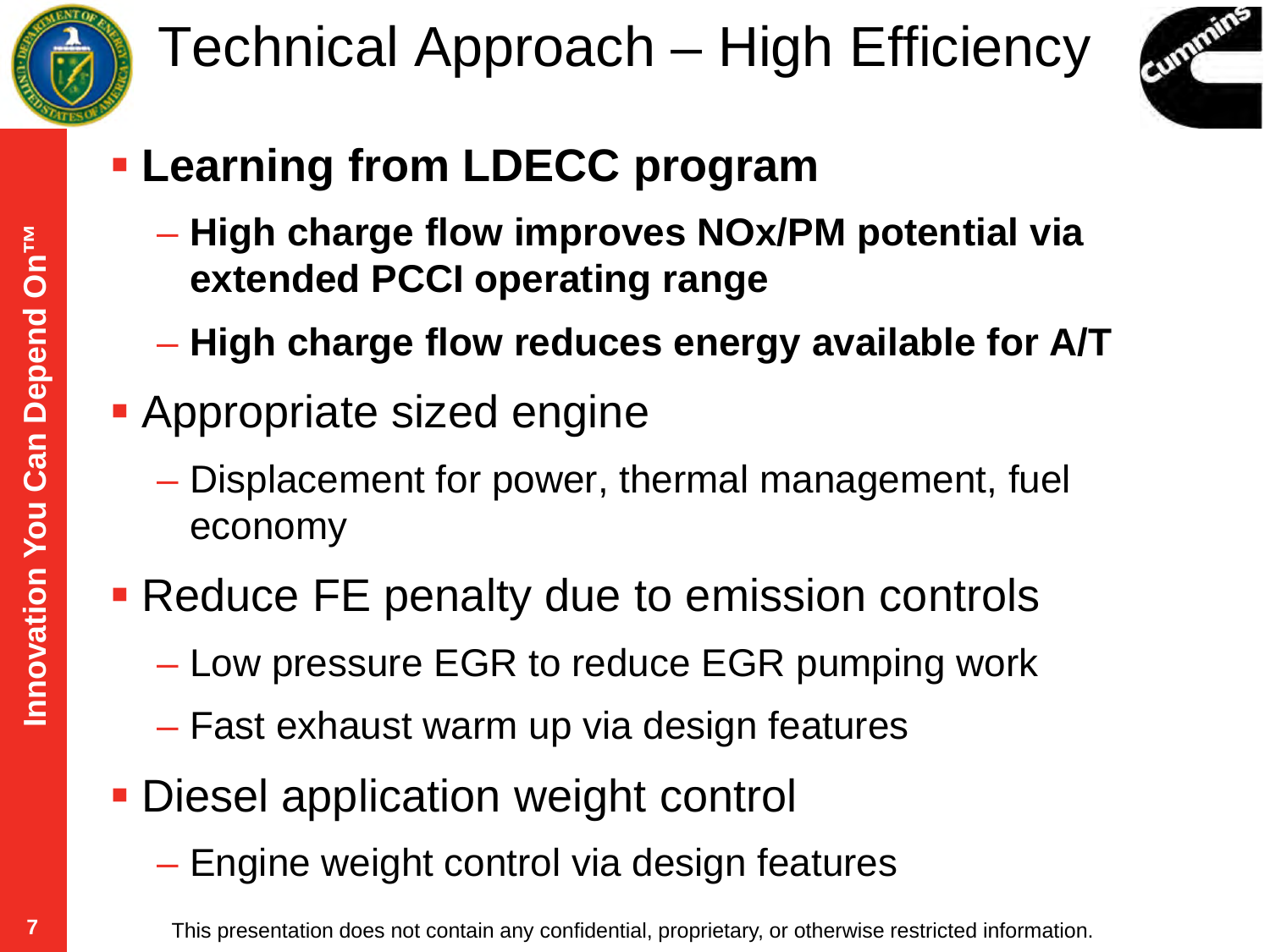

## Technical Approach – High Efficiency Appropriate sized engine



 Down sized engine =>Increased power density => Maintain vehicle drivability & Improved FE



8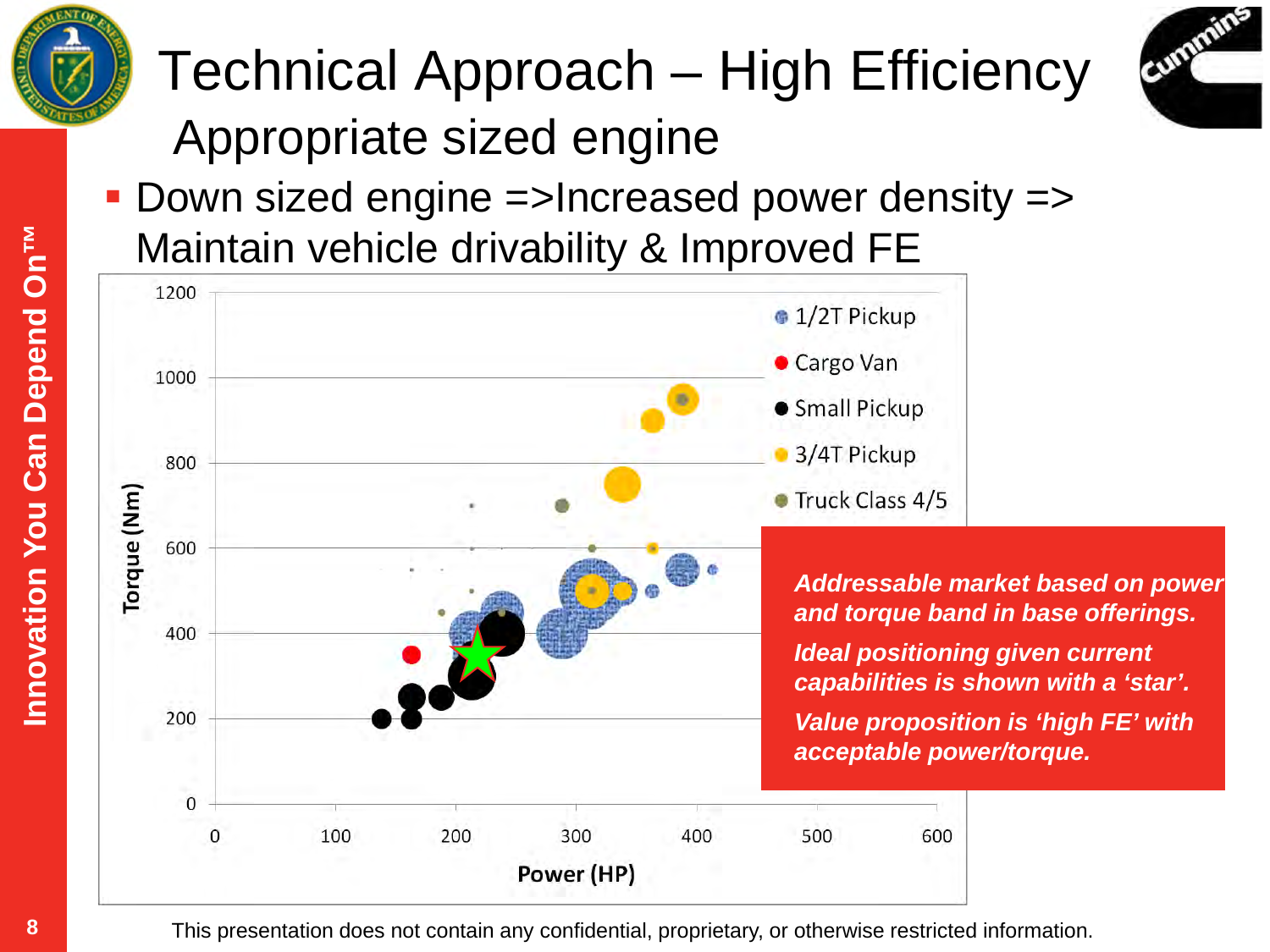

## Technical Approach – High Efficiency Appropriate sized engine



■ Down sized engine => increased loads => higher exhaust gas temperature => Improved A/T performance

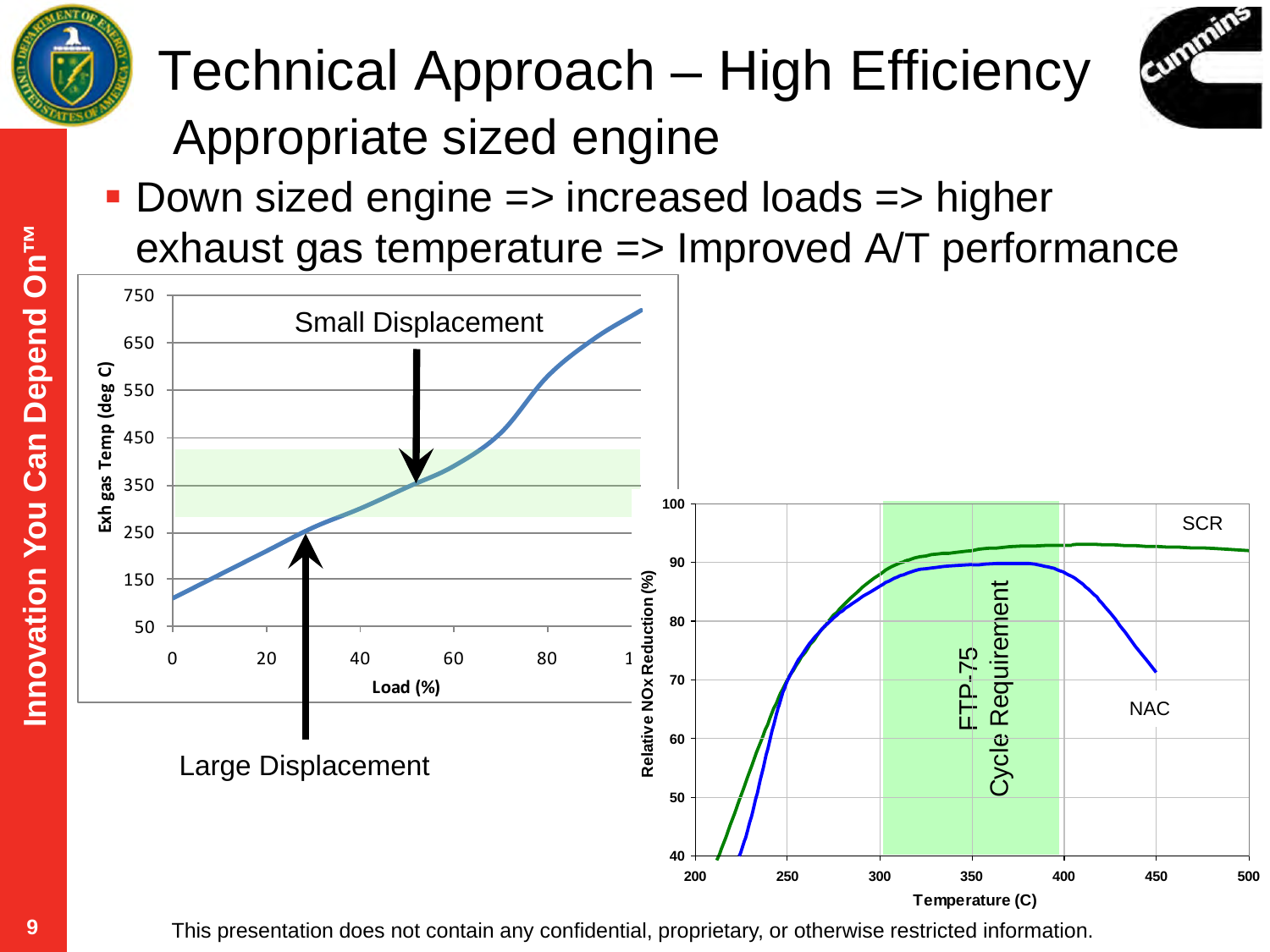

### Technical Approach – High Efficiency Reduce FE penalty due to emission controls



**- Low pressure EGR to reduce pumping work** 

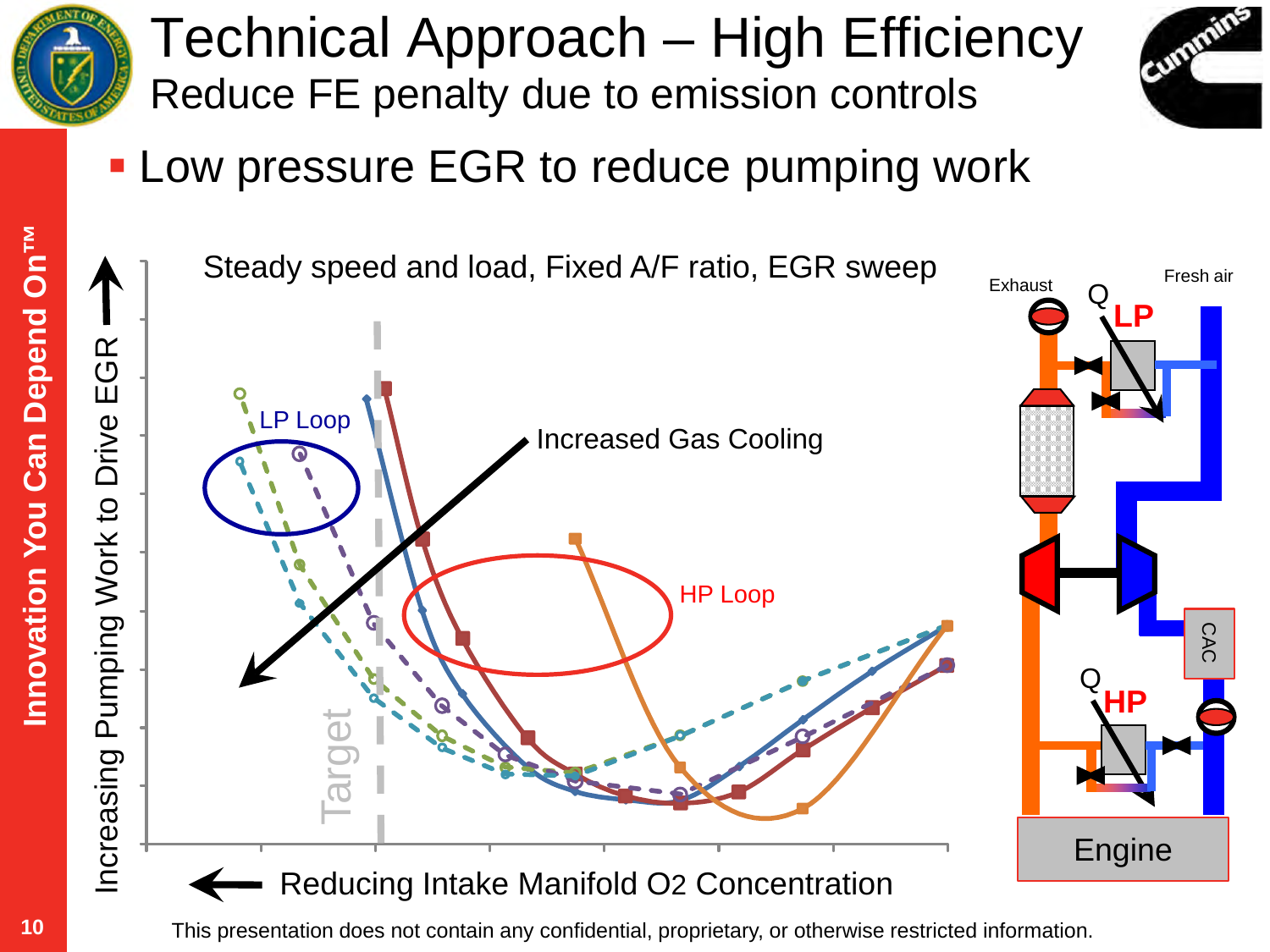

#### Technical Approach – High Efficiency Reduce FE penalty due to emission controls



PNA to control NOx under cold start w/o FE penalty



This presentation does not contain any confidential, proprietary, or otherwise restricted information.

 $11$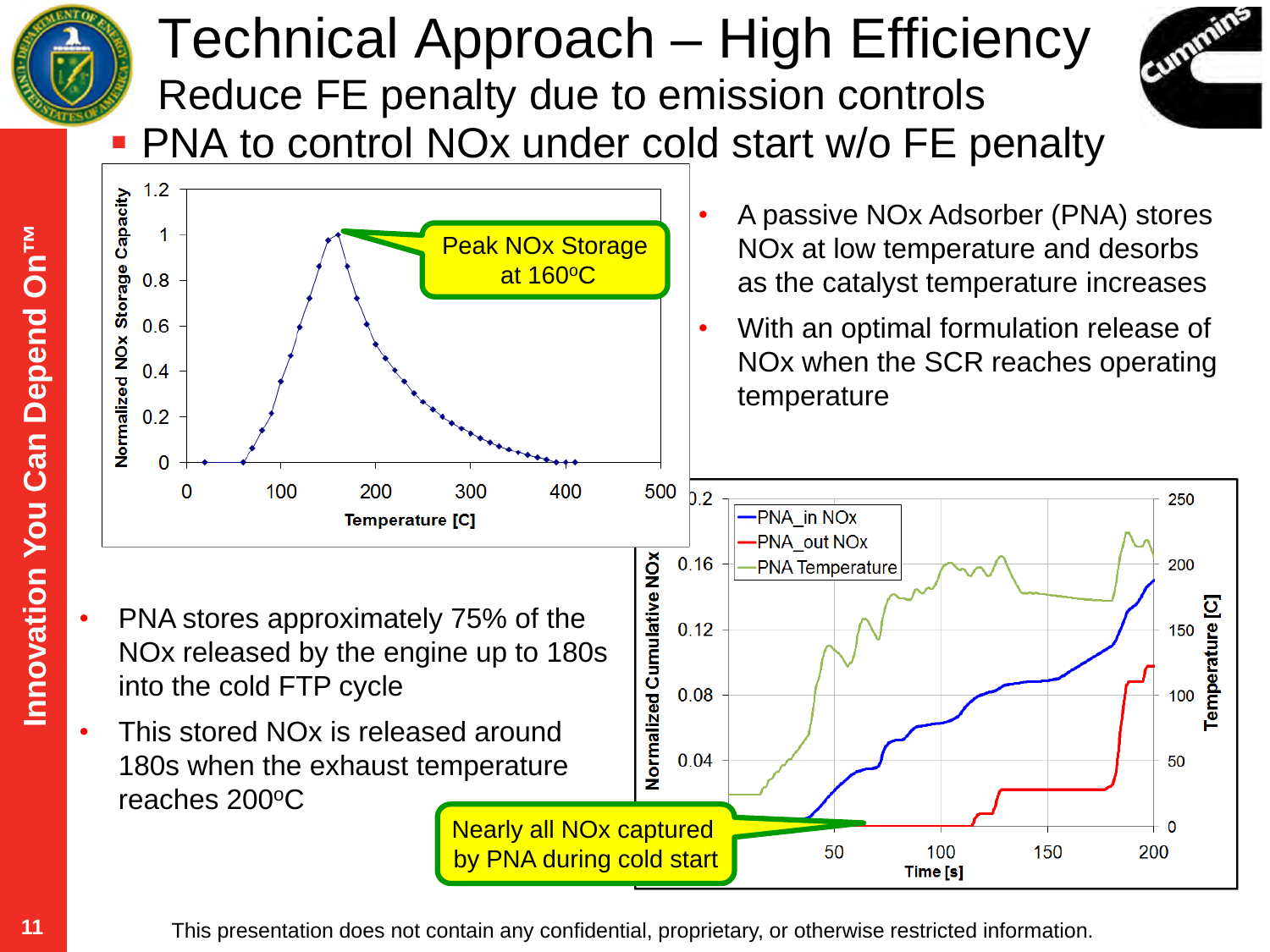



Technical Approach – High Efficiency Reduce FE penalty due to emission controls Design features for fast warm up

- Fabricated exhaust manifold instead of cast iron
- Close coupled aftertreatment
	- DOC/DPF assembled onto engine

**Time (sec)**

• Dual wall exhaust pipe work underbody

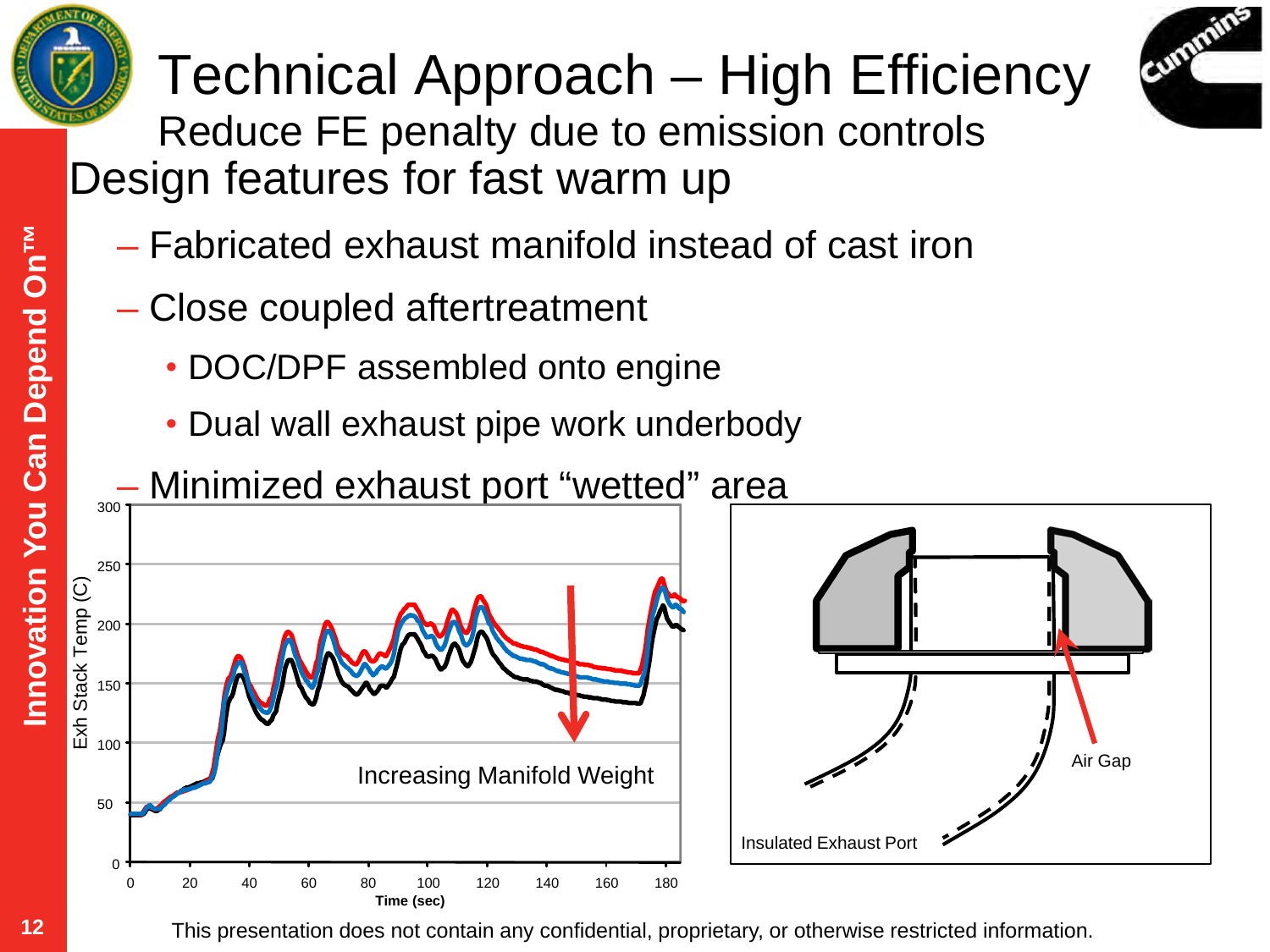

## Technical Approach – Engine weight control via design features



#### Goal: equivalent application weight as baseline engine

- **Light weight steel piston for reduced friction &** compression height with increased power density
	- Reduce deck height, reduced cylinder block weight
- Aluminum cylinder head for weight and size optimization
	- Reduced development time and cost to program
	- Make common with LDD V8 (previous DoE program engine)
- **Fabricated manifold for rapid exhaust warm up** 
	- Reduced weight vs standard cast iron
- Forged crankshaft with smaller (than cast) journals and increased strength for power density
	- Smaller and lighter vs standard cast iron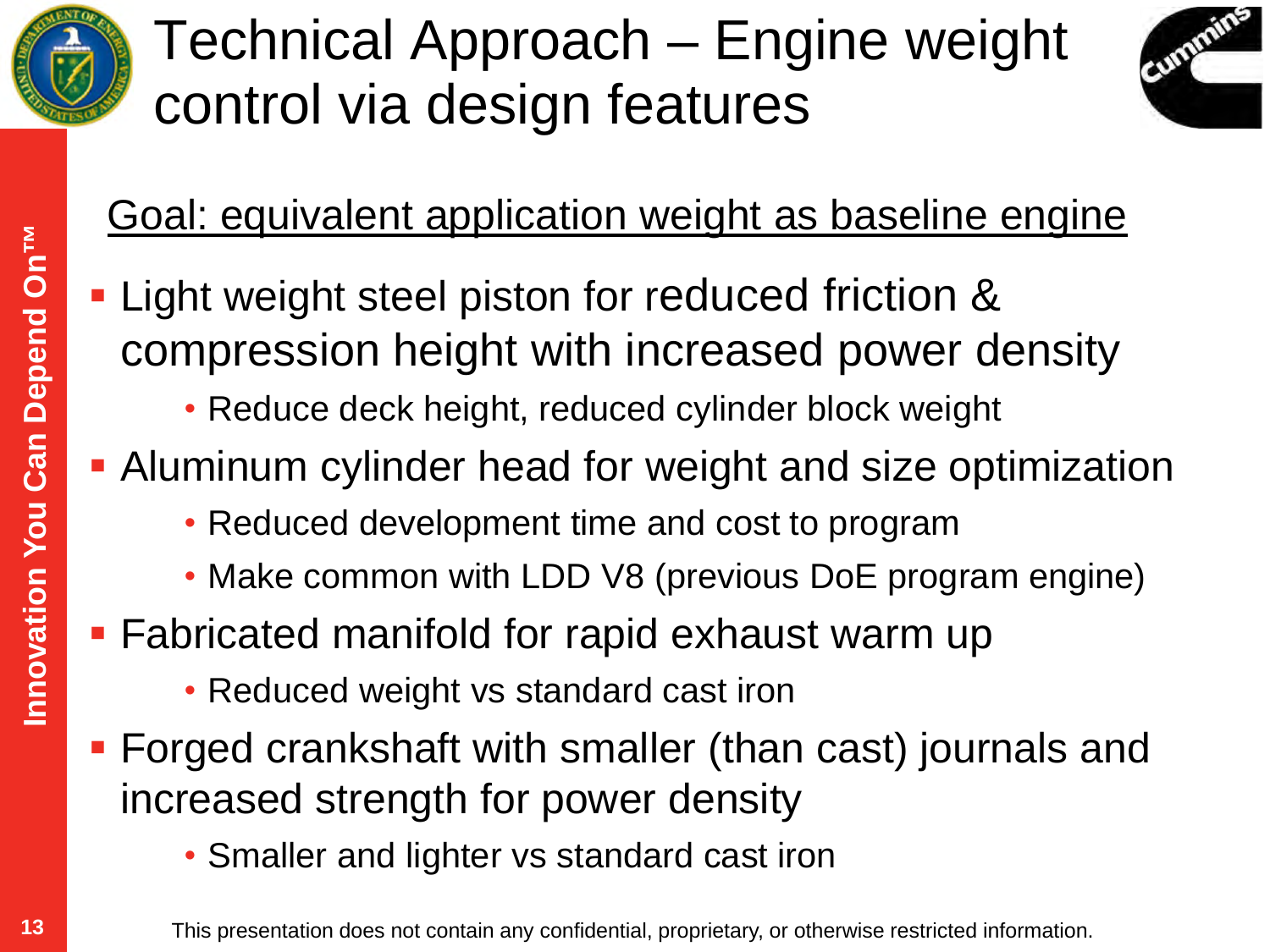

## APT LD CAFE Fuel Economy Plan

Cummins



This presentation does not contain any confidential, proprietary, or otherwise restricted information.

Innovation You Can Depend On<sup>TM</sup>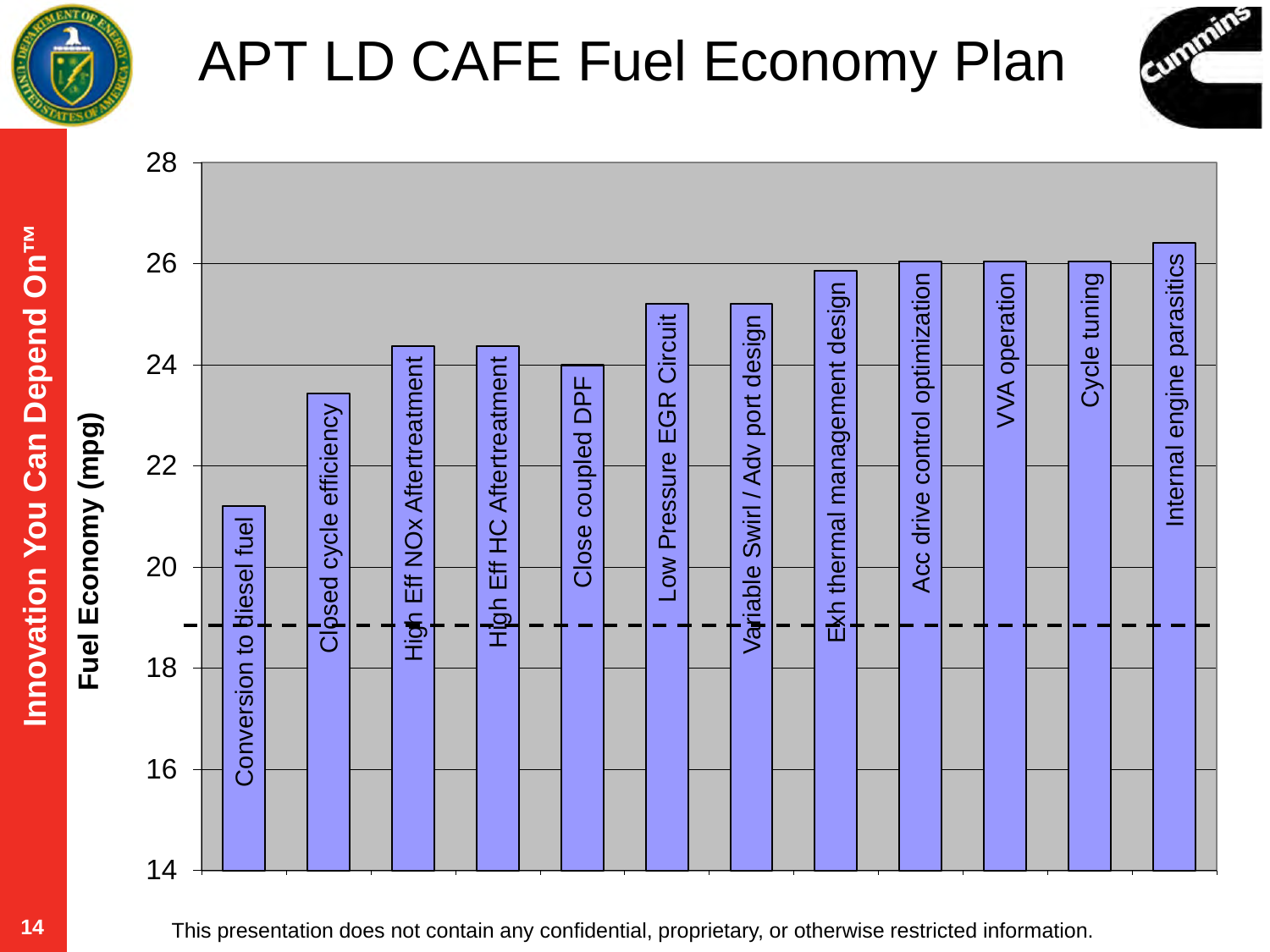

## APT Light Duty Tailpipe NOx Strategy

Cummins

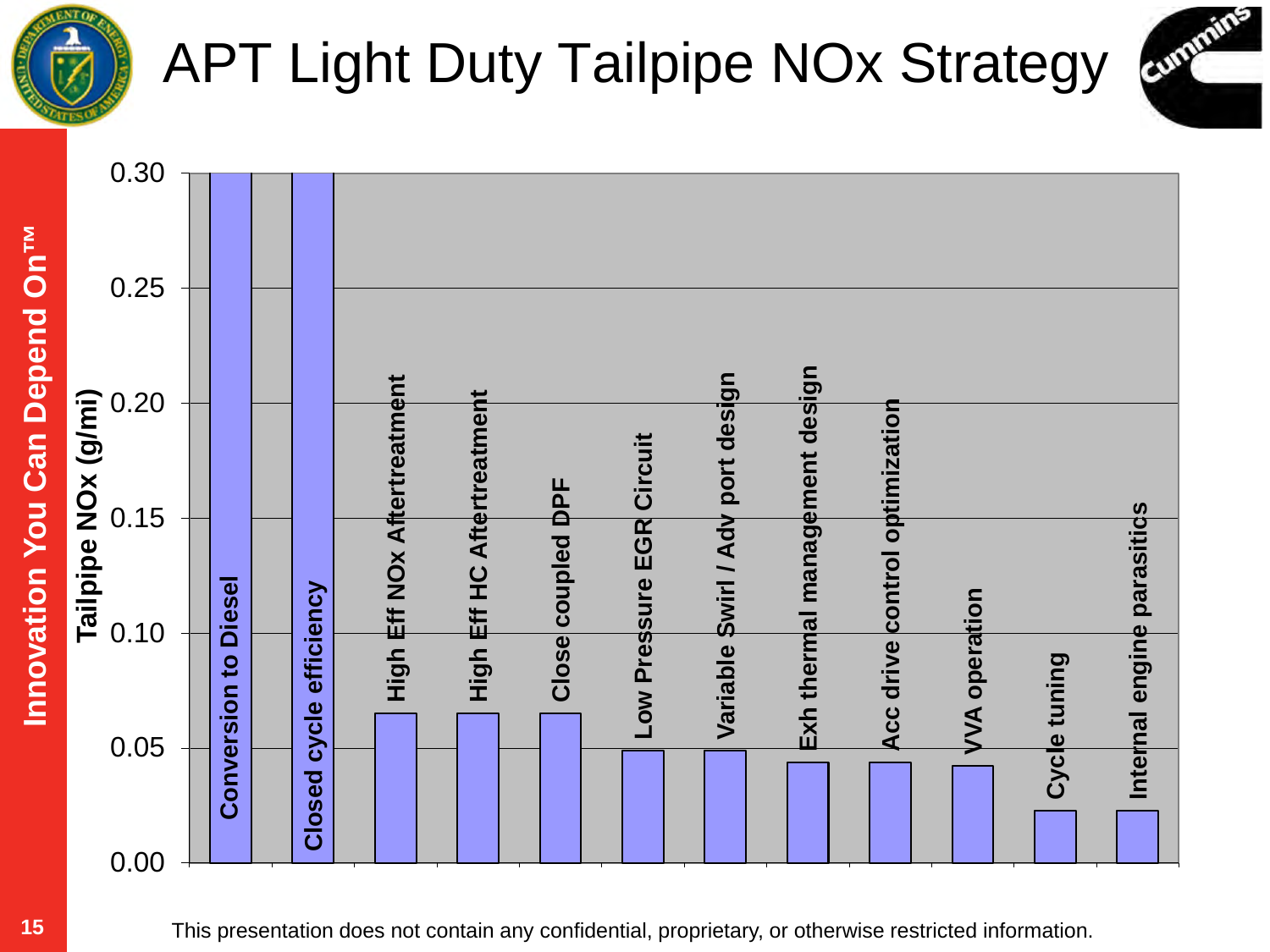

### Technical Accomplishments and Progress



- Baseline engine performance testing complete and correlated to GT-Power model
	- Included FE response to oil viscosity testing
- Baseline vehicle performance testing complete
	- Basis for front end of vehicle model
- **Combustion Mule Engine** 
	- Design and procurement of variable swirl system
	- Design and procurement of Generation 3 Piezo FIE adapted to engine
	- Design and procurement of HP/LP EGR system
- **Mule Vehicle for drive train optimization** 
	- Build complete, first fire in April 2011
	- Development of shift strategy, acc load management, etc..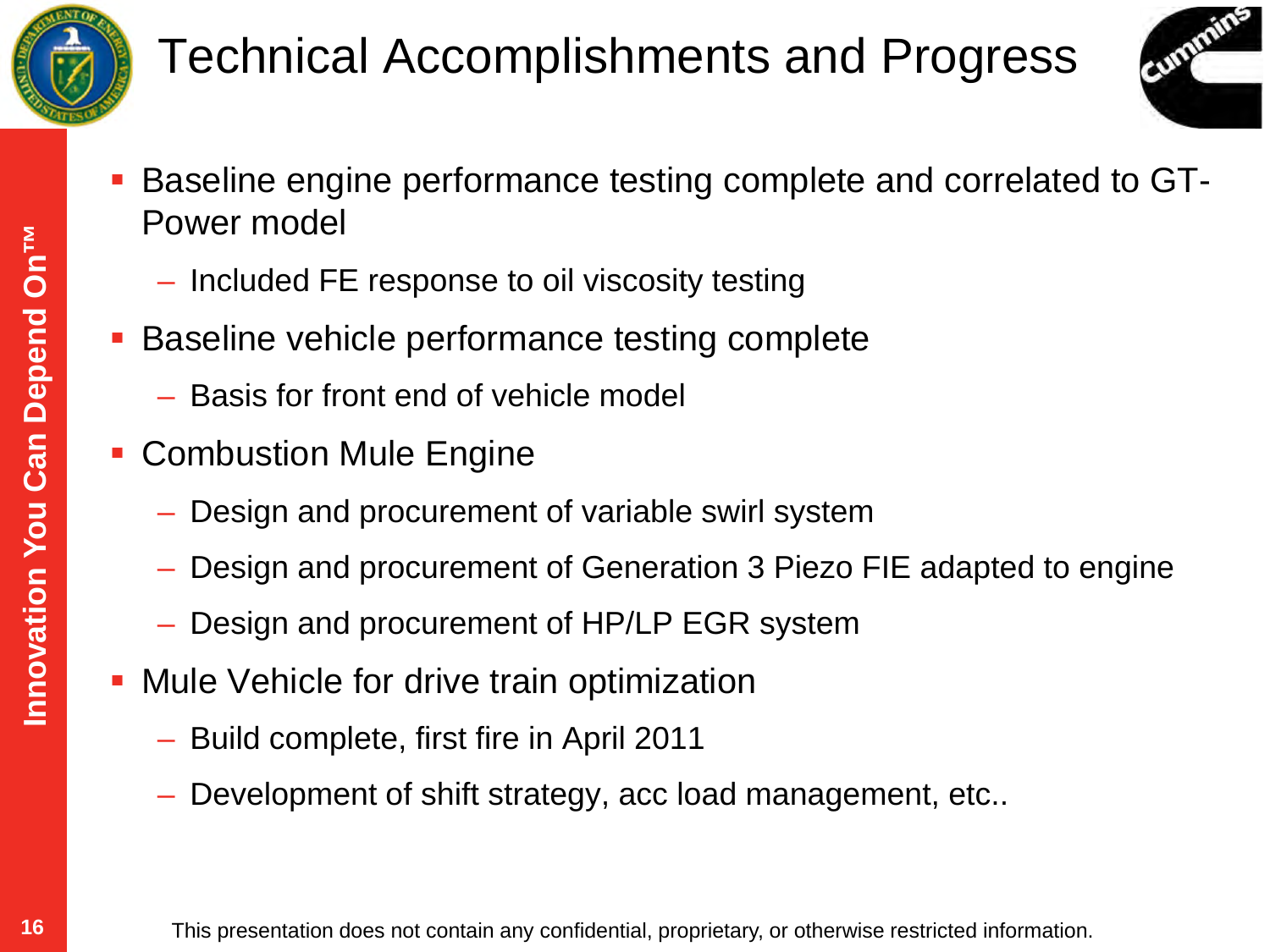

### Technical Accomplishments and Progress



- Base engine
	- crank analysis completed for new mat'l, main and pin sizes design included low viscosity oil properties
	- power cylinder kit designed for short comp height and low friction ring pack
	- detailed GT model (capable of coupling with vehicle and A/T)
- Control system
	- Completed first order HP/LP operational model
	- Designed and implemented mule vehicle control network
- **Aftertreatment modeling** 
	- New A/T technology first order model (PNA)
	- Full model for A/T options (SCR vs NAC)
	- Detailed model for target development of 0-180 sec
- **Vehicle model** 
	- Baseline for mule development underway
		- This presentation does not contain any confidential, proprietary, or otherwise restricted information.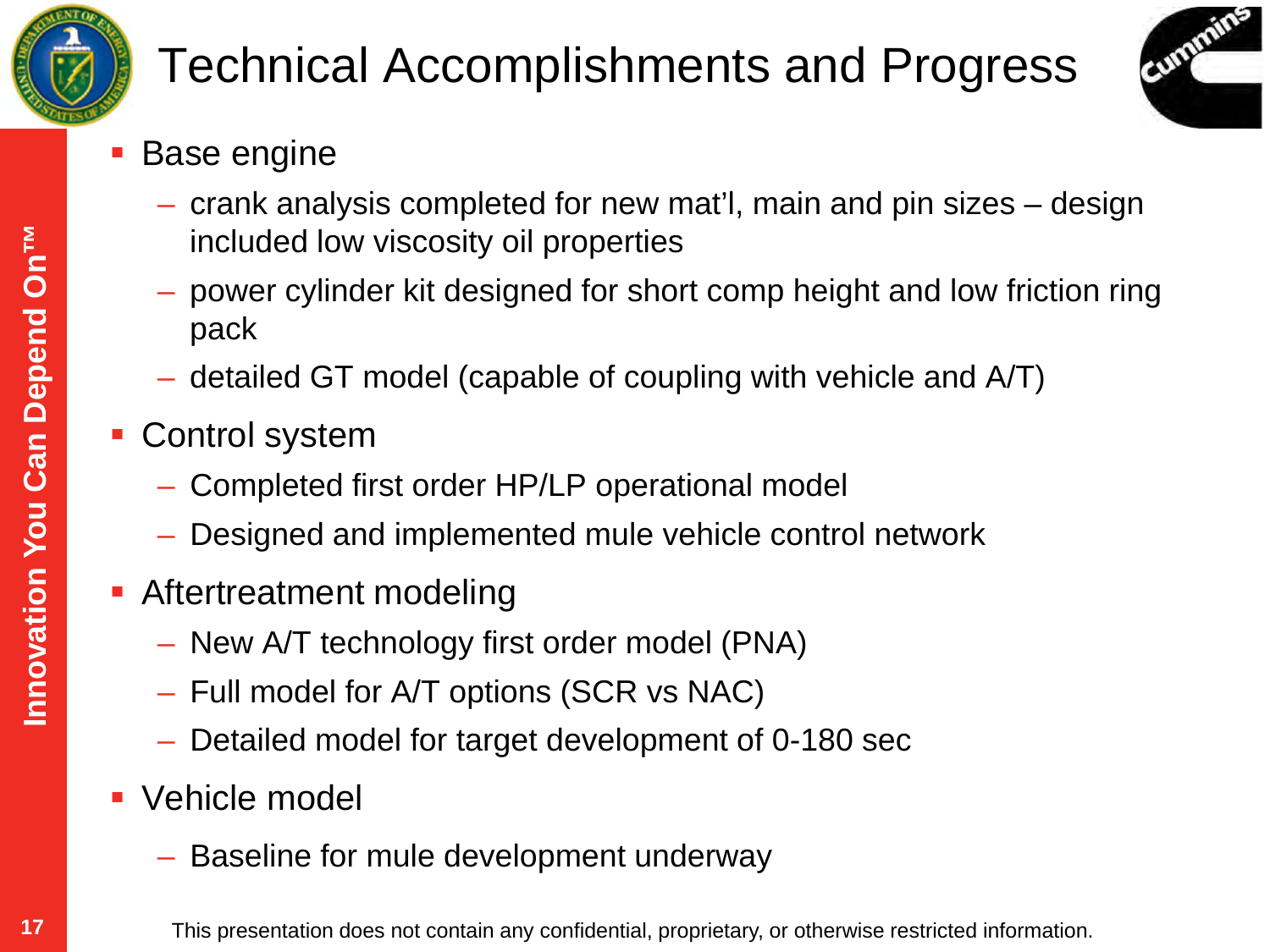

## **Collaborations**

Cummins

- Partners
	- **Johnson-Matthey** –(industry, subcontractor) Advanced aftertreatment formulations and architecture
		- Passive NOx adsorbers for cold start NOx emission mitigation
		- Close coupled SCR on filter for improved cost and effectiveness
	- **Nissan** (industry, partner) Vehicle integration and guidance on engine technical profile.
	- **NxtGen** (industry, subcontractor) exhaust thermal enhancer via syngas generation
- Other involvement
	- **Rose-Hulman** (institution, contract) Control system development to reduce sensor needs and improve robustness of controls
	- **ORNL** (Nat'l Lab, association) working with light weight CRADA team to integrate advanced material process into base engine components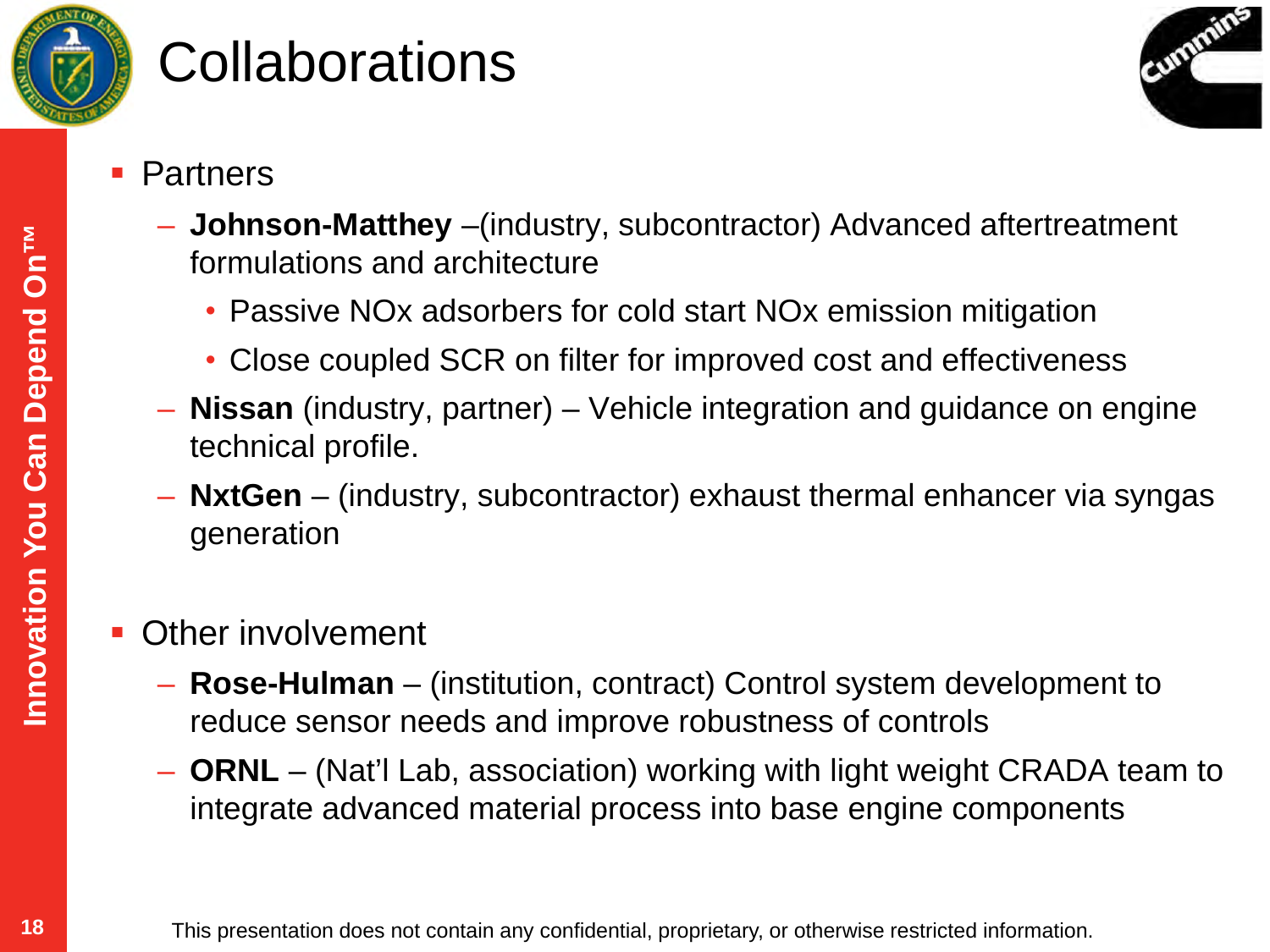

## Future Work



- 2011: Complete combustion mule development in order to specify technical design requirements for;
	- HP/LP EGR and air handling system (control, cooling, restrictions, etc)
	- Fuel injection system (Nozzle specs, operational specs, etc..)
	- Variable swirl system and base cylinder head specifications
	- Aftertreatment system architecture and materials
- 2011: Complete single cylinder engine work to investigate variable valve motion (VVA and VVT)
- 2011: Complete mule vehicle development in order to specify technical design requirements for;
	- Drive train (Shift conditions, warm up methods, rear axle, acc drive…)
- 2012: Procure and build new engine based on mule development and technical specifications
	- Testing of new engine planned for September 2012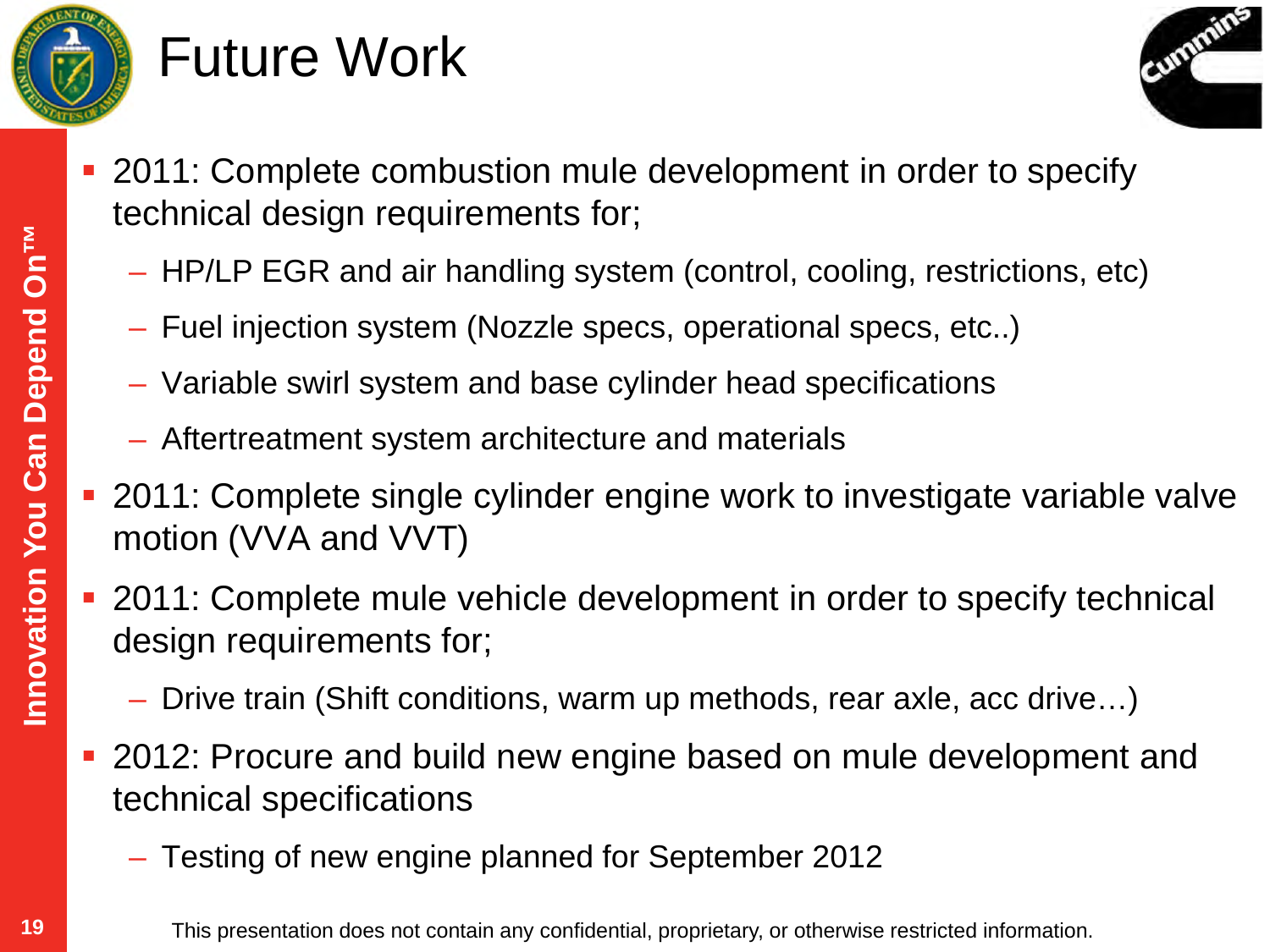

### **Summary**



- Sound technical strategy to achieve 40% FE improvement and T2B2 tailpipe emissions.
- **Program built on previous program (LDECC) learnings:** 
	- High charge flow, low O2 combustion scheme
	- Push premixed combustion zone to higher loads
- Collaboration with OEM to ensure the application is designed with minimum impact on vehicle systems and interface.
	- Package majority of emission control system on engine (charge air cooler, Urea doser, DOC/DPF and LP EGR)
- Evaluation of technology based on:
	- Value (performance vs cost)
	- Weight effect on FE and vehicle impact (component change)
- Cummins will work within current manufacturing strategy to improve commercial opportunities.
	- Minimize impact of new engine on capital investment and supply base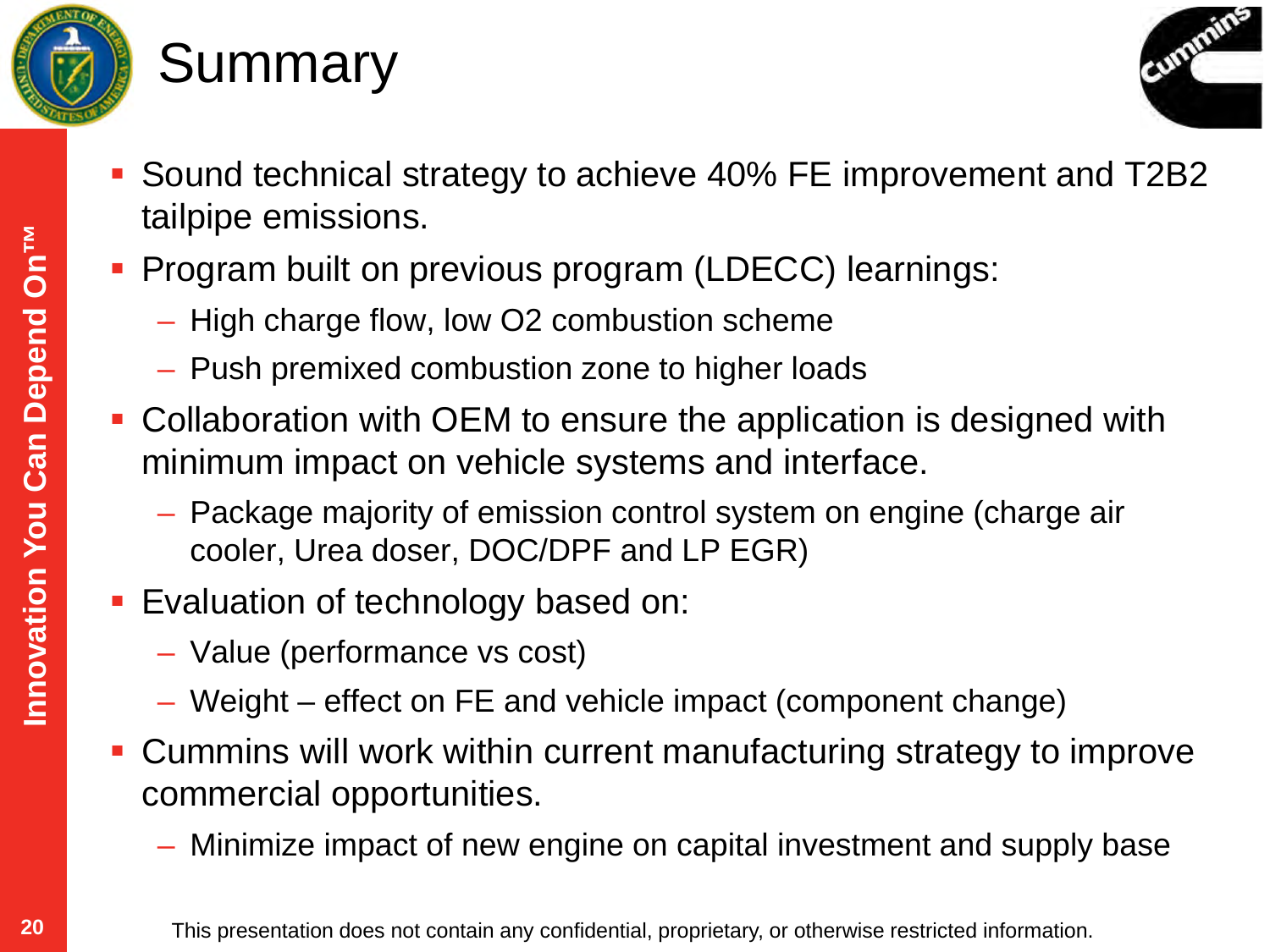



### Technical Backup slides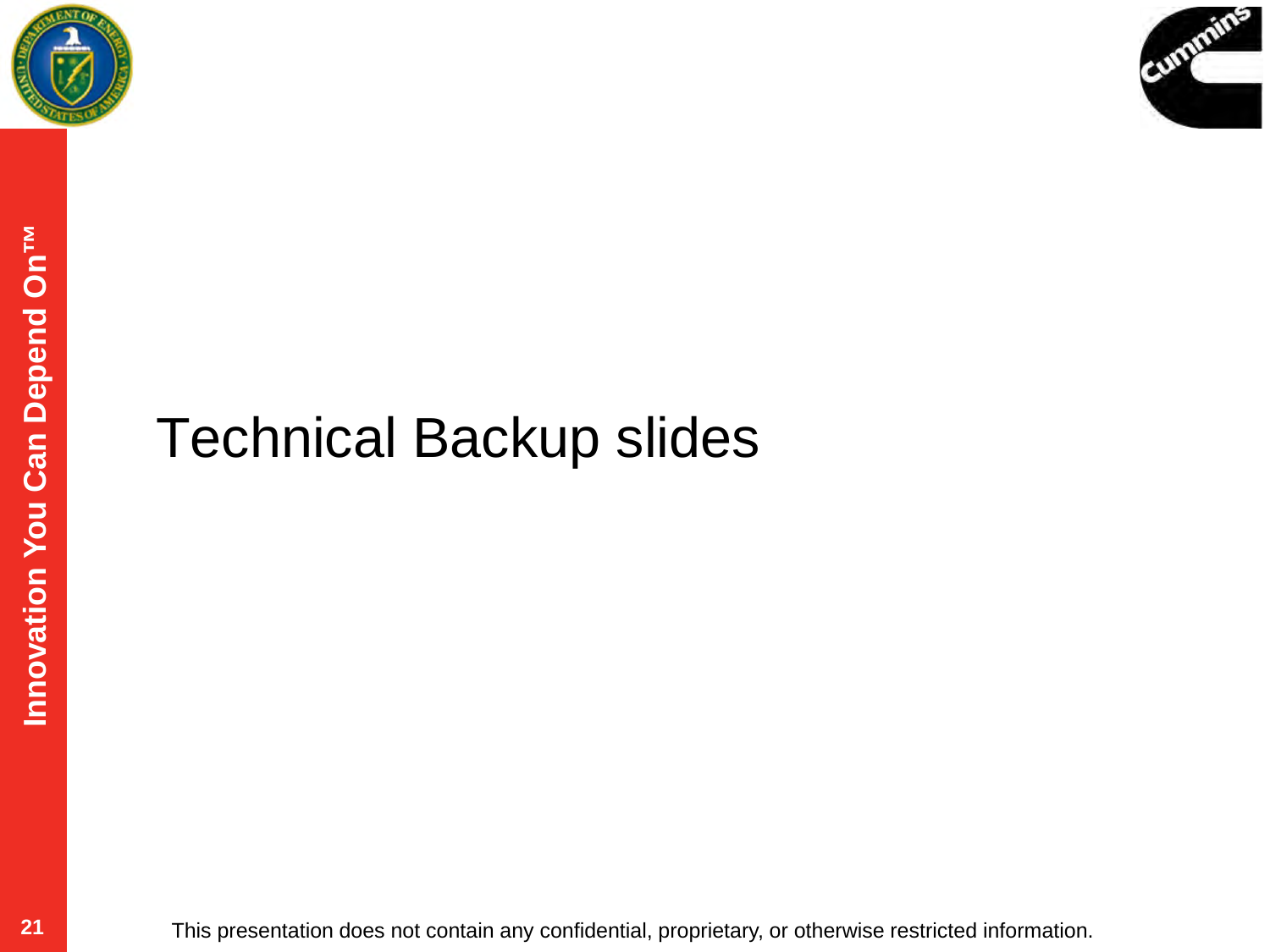





 Down sized engine =>Small engine => increased loads => higher efficiency

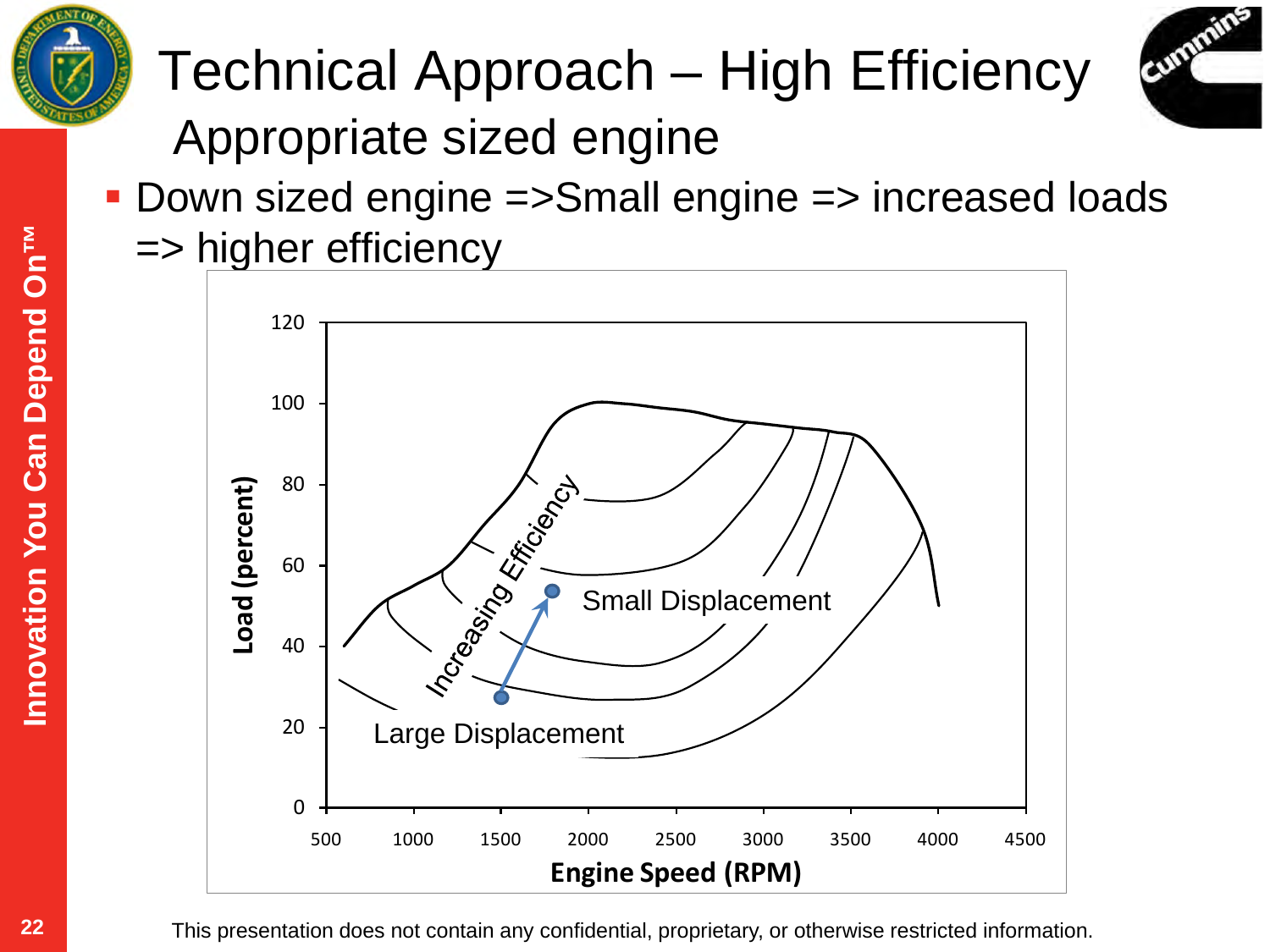



Cummins

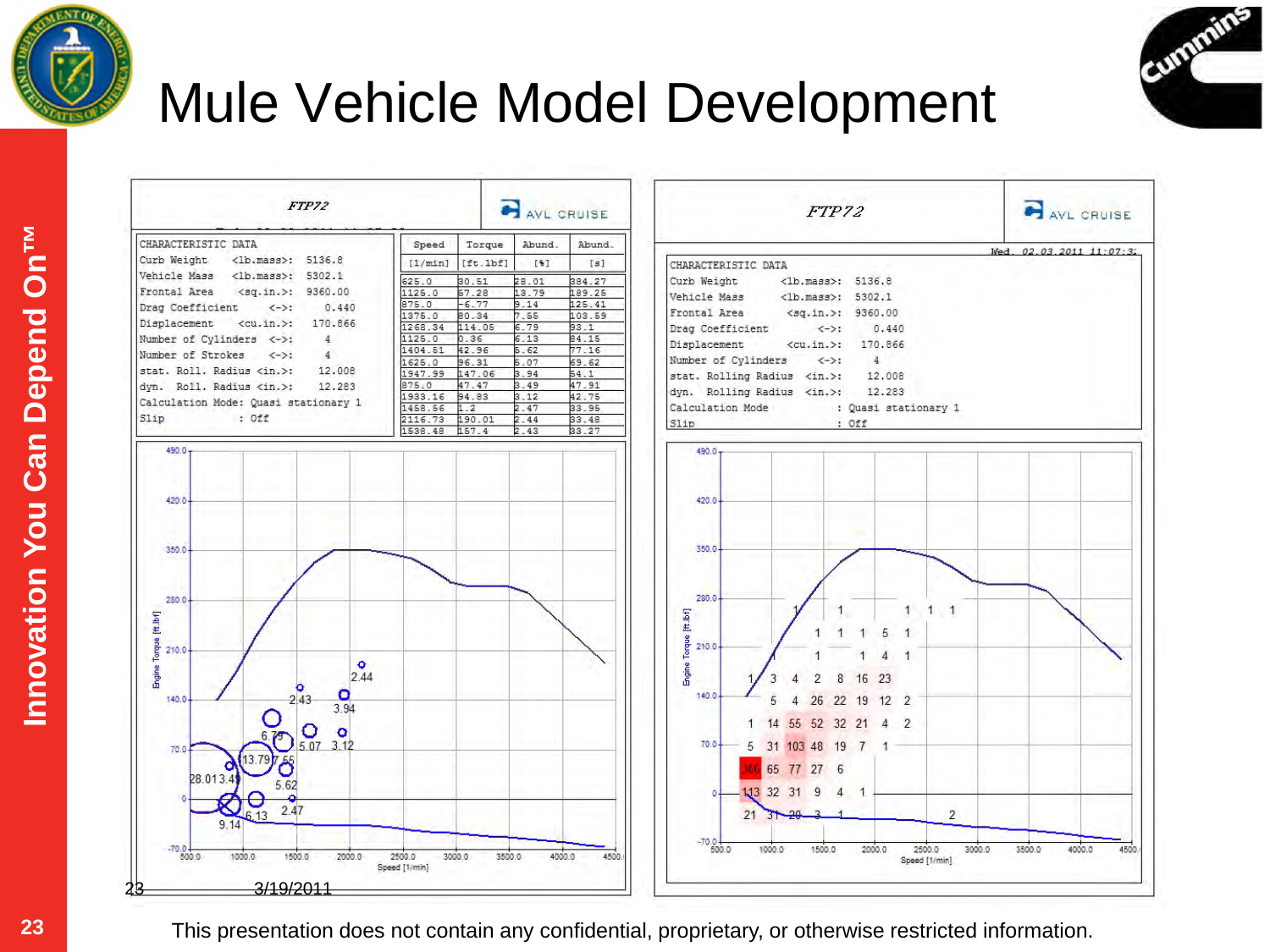

### Mule Vehicle Build



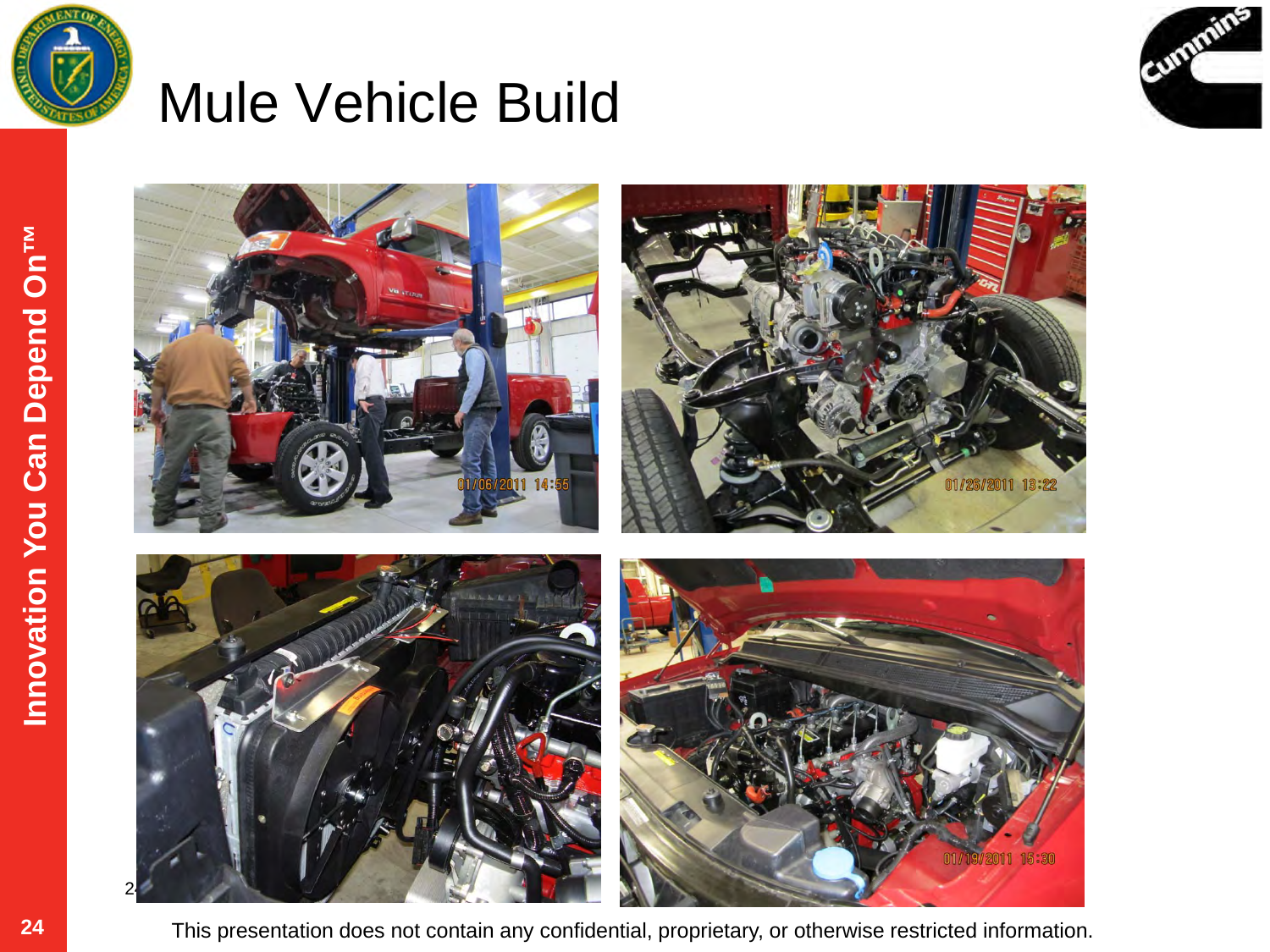

#### Marketing Research Data on ½ Ton P/U Truck Buyers (Morpace Research Group – 2010)



**25Innovation You Can Depend On™**  Innovation You Can Depend On<sup>TM</sup>